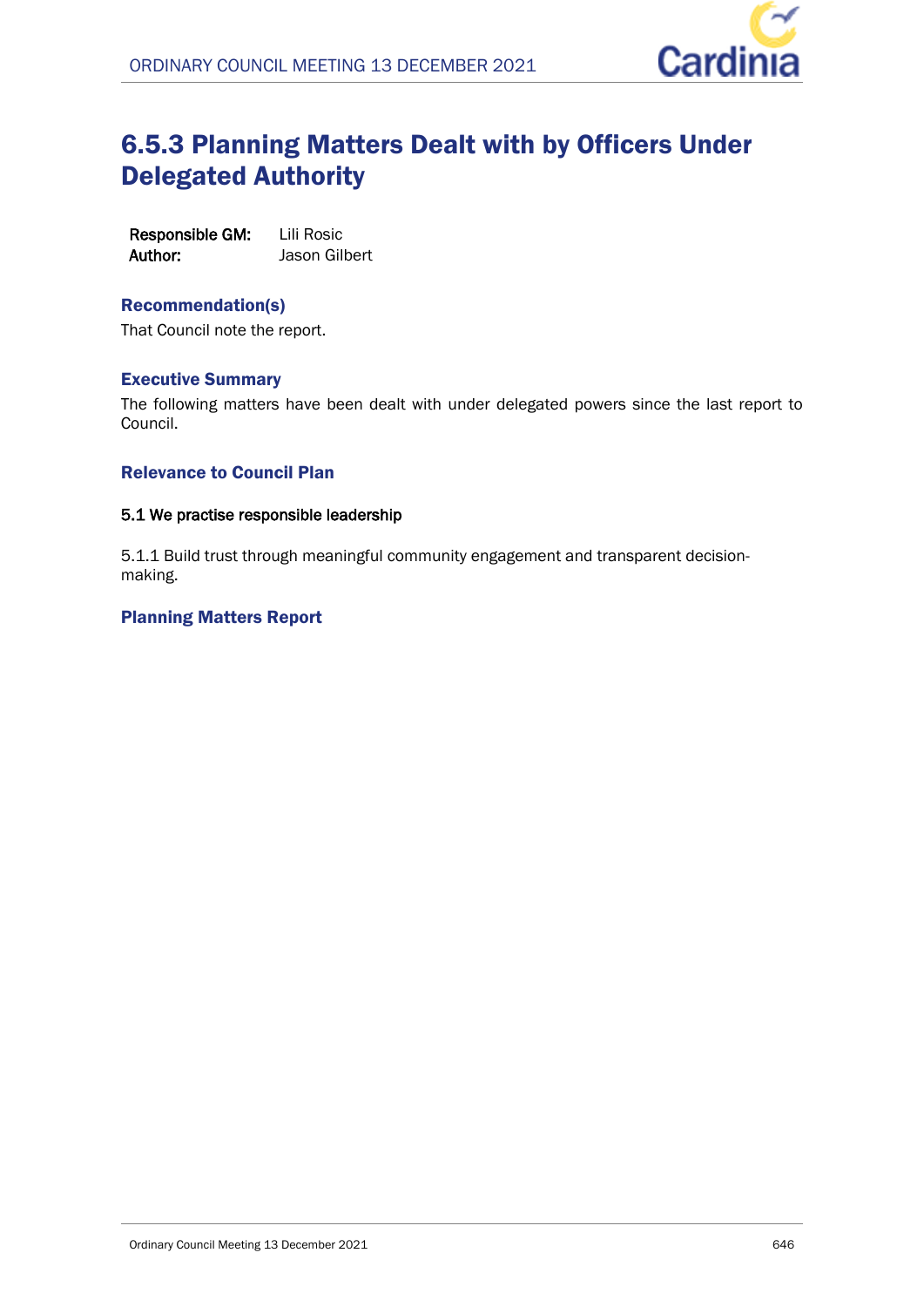

### **Beacon Hills Ward**

| Date<br><b>Issued</b> | Permit No                   | <b>Address</b>                                    | Proposal                                                                                     | <b>Decision</b> | <b>Date Lodged</b> |
|-----------------------|-----------------------------|---------------------------------------------------|----------------------------------------------------------------------------------------------|-----------------|--------------------|
| 27/10/2021            | T210286-<br>PC <sub>2</sub> | 410 Dickie Road, Officer VIC<br>3809              | T210286 PC2 (Con. 02 NVCE) -<br>Plans to Comply Application                                  | <b>Issued</b>   | 18/10/2021         |
| 29/10/2021            | T210367                     | 1230 Pakenham Road, Mount<br>Burnett VIC 3781     | Two (2) lot subdivision (boundary<br>realignment)                                            | Issued          | 25/05/2021         |
| 29/10/2021            | T170402-<br>PC <sub>2</sub> | Brennan Avenue, Beaconsfield<br>Upper VIC 3808    | T170402-1 PC2 - Con. 01a, b, c, d<br>and Con. 20 NVCR & CTA - Plans to<br>Comply Application | <b>Issued</b>   | 28/08/2021         |
| 1/11/2021             | T200767-<br>PC <sub>1</sub> | 12 Knapton Avenue.<br>Beaconsfield Upper VIC 3808 | T200767 PC1 (Con. 01 and 02) -<br>Plans to Comply Application                                | <b>Issued</b>   | 21/09/2021         |
| 3/11/2021             | T200228-<br>PC <sub>1</sub> | 670 Gembrook Road.<br>Pakenham Upper VIC 3810     | T200228 PC1 (Con. 01 C1P) - Plans<br>to Comply Application                                   | <b>Issued</b>   | 14/10/2021         |
| 8/11/2021             | T210702                     | 114 Officer Road, Officer VIC<br>3809             | Installation of Outdoor Spa & Safety<br>barrier (LSIO overlay)                               | Lapsed          | 10/09/2021         |
| 10/11/2021            | T210211-<br>PC <sub>1</sub> | 200 Army Road, Pakenham<br><b>VIC 3810</b>        | T210211 PC1 (Con. 01 C1P) - Plans<br>to Comply Application                                   | <b>Issued</b>   | 13/09/2021         |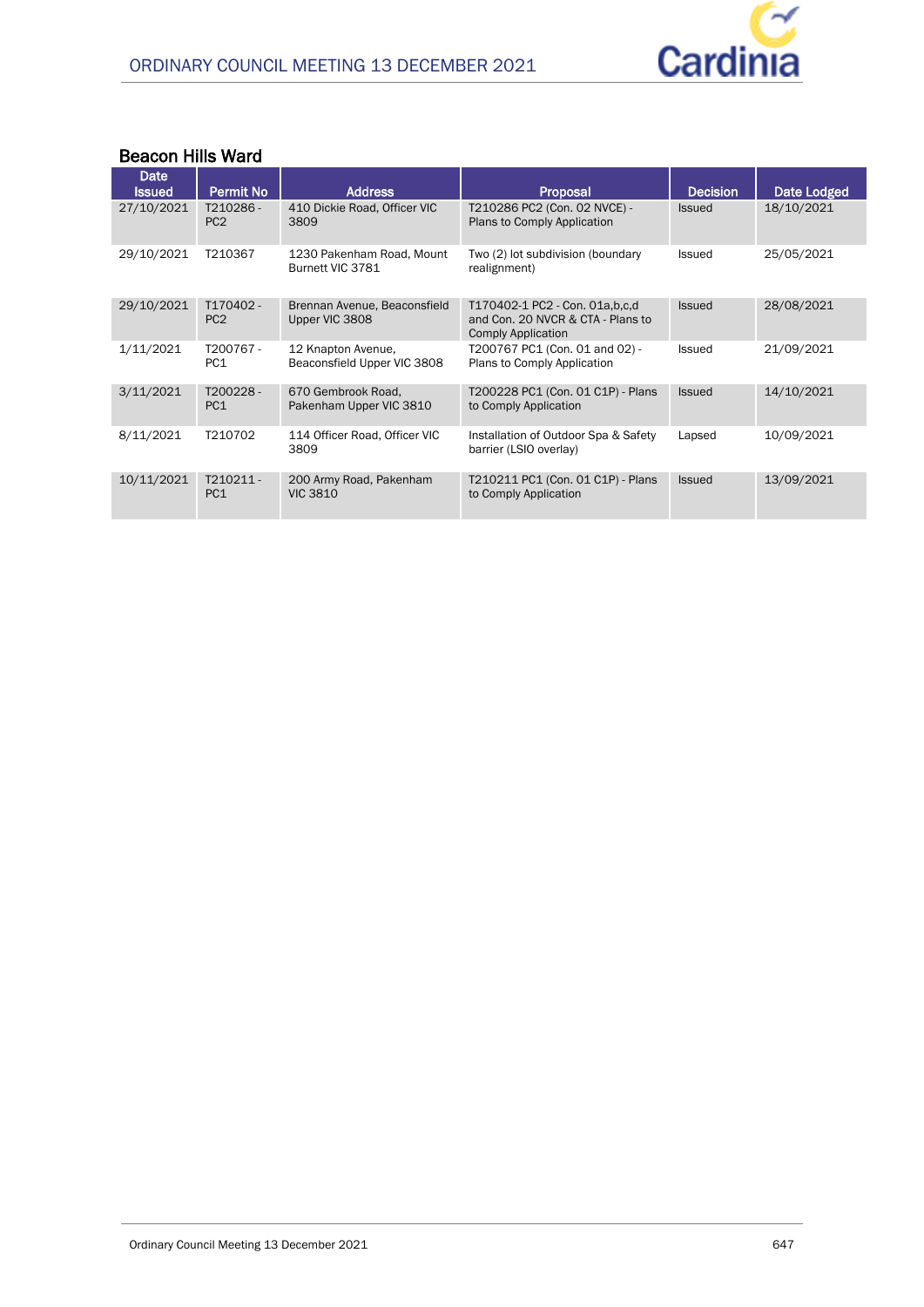

| <b>Bunyip Ward</b>    |                             |                                              |                                                                           |                          |             |  |
|-----------------------|-----------------------------|----------------------------------------------|---------------------------------------------------------------------------|--------------------------|-------------|--|
| Date<br><b>Issued</b> | <b>Permit No</b>            | <b>Address</b>                               | <b>Proposal</b>                                                           | <b>Decision</b>          | Date Lodged |  |
| 27/10/2021            | T210378                     | 4 George Street, Bunyip VIC<br>3815          | Subdivision of land into two (2) lots<br>and creation of an easement      | Issued                   | 27/05/2021  |  |
| 29/10/2021            | T210468                     | 40 Dore Road, Nar Nar Goon<br>North VIC 3812 | Native vegetation removal                                                 | <b>Issued</b>            | 22/06/2021  |  |
| 3/11/2021             | T180466-                    | Racecourse Road, Nar Nar<br>Goon VIC 3812    | Additional non-habitable<br>agricultural building - Unenclosed<br>Shelter | Application<br>Withdrawn | 07/09/2021  |  |
| 9/11/2021             | T041069-<br>PC <sub>6</sub> | Nylander Road, Bunyip<br>Victoria 3815       | T041069-4 PC6 (Con. 10 IMP) -<br>Plans to Comply Application              | Application<br>Withdrawn | 29/07/2021  |  |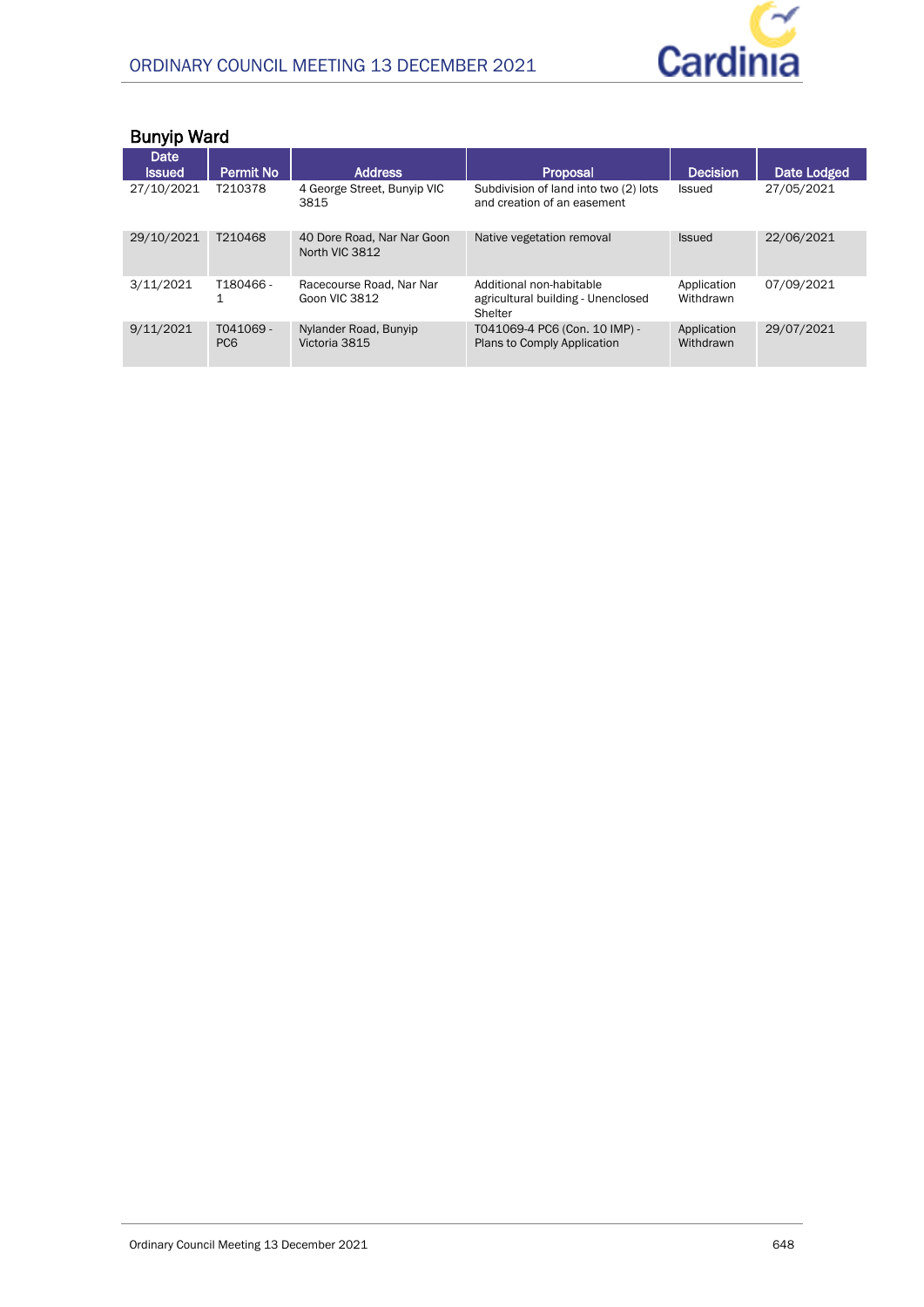

## **Officer Ward**

| Date Issued | <b>Permit No</b>            | <b>Address</b>                                                               | Proposal                                                                                                                                                                                                                                | <b>Decision</b> | Date Lodged |
|-------------|-----------------------------|------------------------------------------------------------------------------|-----------------------------------------------------------------------------------------------------------------------------------------------------------------------------------------------------------------------------------------|-----------------|-------------|
| 29/10/2021  | T190603-<br>PC <sub>3</sub> | 140, 97, 112 Starling Road<br>and 477 Brown Road, Officer<br><b>VIC 3809</b> | T190603 PC3 - (Con. 20 BDG)                                                                                                                                                                                                             | <b>Issued</b>   | 24/04/2021  |
| 5/11/2021   | T210243                     | 290 Officer South Road,<br>Officer South VIC 3809                            | Use and Development of Helicopter<br>Landing Site and Shed (Hanger)                                                                                                                                                                     | <b>NOD</b>      | 09/04/2021  |
| 8/11/2021   | T210668-<br>PC <sub>1</sub> | Timbertop Boulevard, Officer<br><b>VIC 3809</b>                              | T210668 PC1 (Con. 02 & 03) -<br>Plans to Comply Application                                                                                                                                                                             | <b>Issued</b>   | 03/11/2021  |
| 9/11/2021   | T120590-<br>3               | Siding Avenue, Officer VIC<br>3809                                           | Multi lot staged subdivision, access<br>to a road zone category 1,<br>earthworks, road works, creation of<br>a reserve, creation of easement (E-<br>3, E-6 & E-7) and removal of<br>easements (E-1 on LP210795 and<br>E-6 on PS407947R) | Issued          | 17/06/2021  |
| 9/11/2021   | T210795                     | 20 Brunt Road, Beaconsfield<br><b>VIC 3807</b>                               | Building and works associated with<br>an existing residential village                                                                                                                                                                   | <b>Issued</b>   | 15/10/2021  |
| 10/11/2021  | T210810                     | 20 Brunt Road, Beaconsfield<br><b>VIC 3807</b>                               | Building and works associated with<br>an existing residential village                                                                                                                                                                   | Issued          | 22/10/2021  |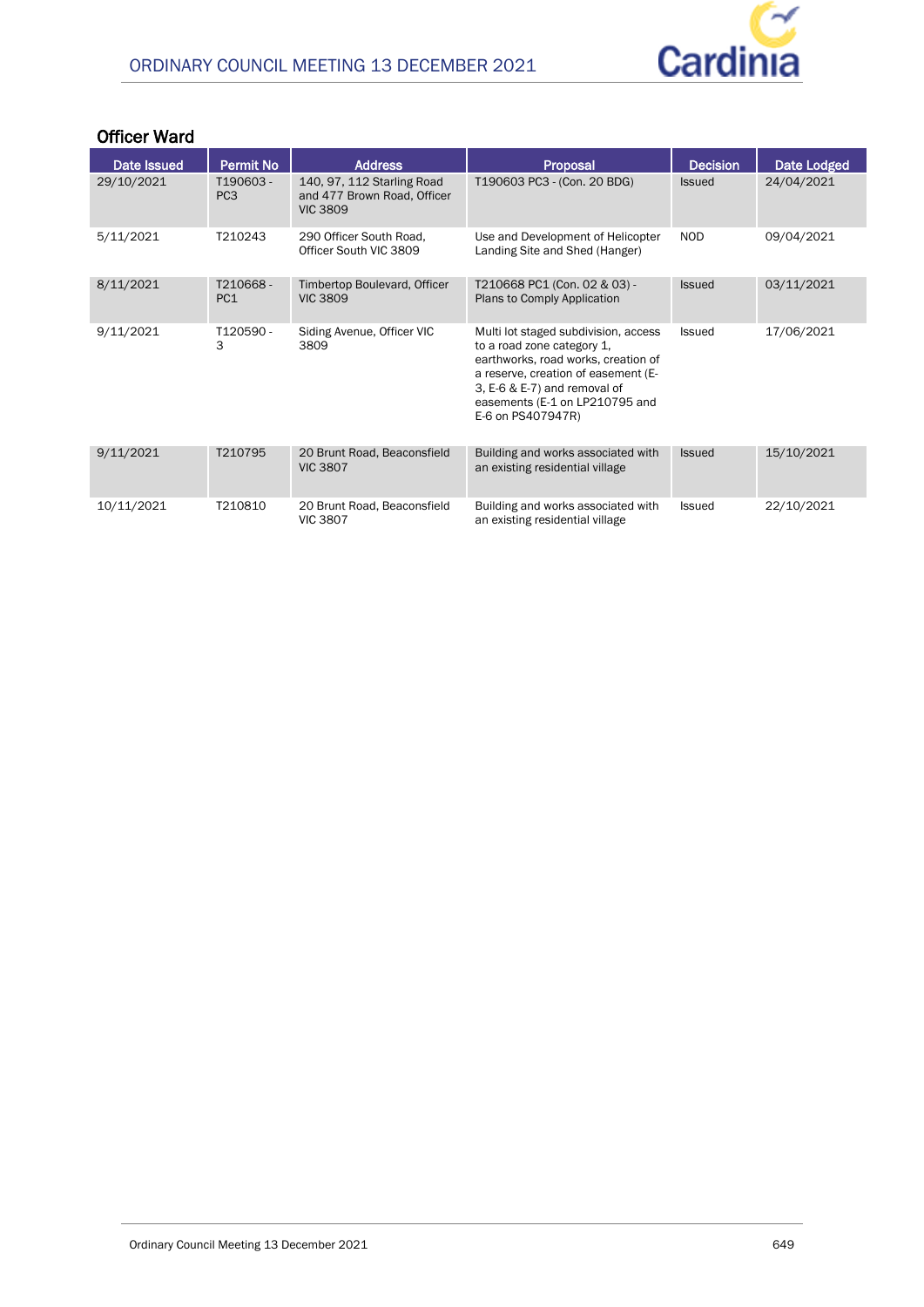

#### **Date ISSUED 241 CHECKS PROPOSAL PROPOSAL PROPOSAL PROPOSAL Date Lodged**<br> **ISSUED 164 Army Road, Pakenham 190247 PC1 (Con. 01 C1P)** - Plans Issued 12/02/2021  $5/11/2021$ PC<sub>1</sub> 164 Army Road, Pakenham VIC 3810 T190247 PC1 (Con. 01 C1P) - Plans to Comply Application Issued 12/02/2021

### **Pakenham Hills Ward**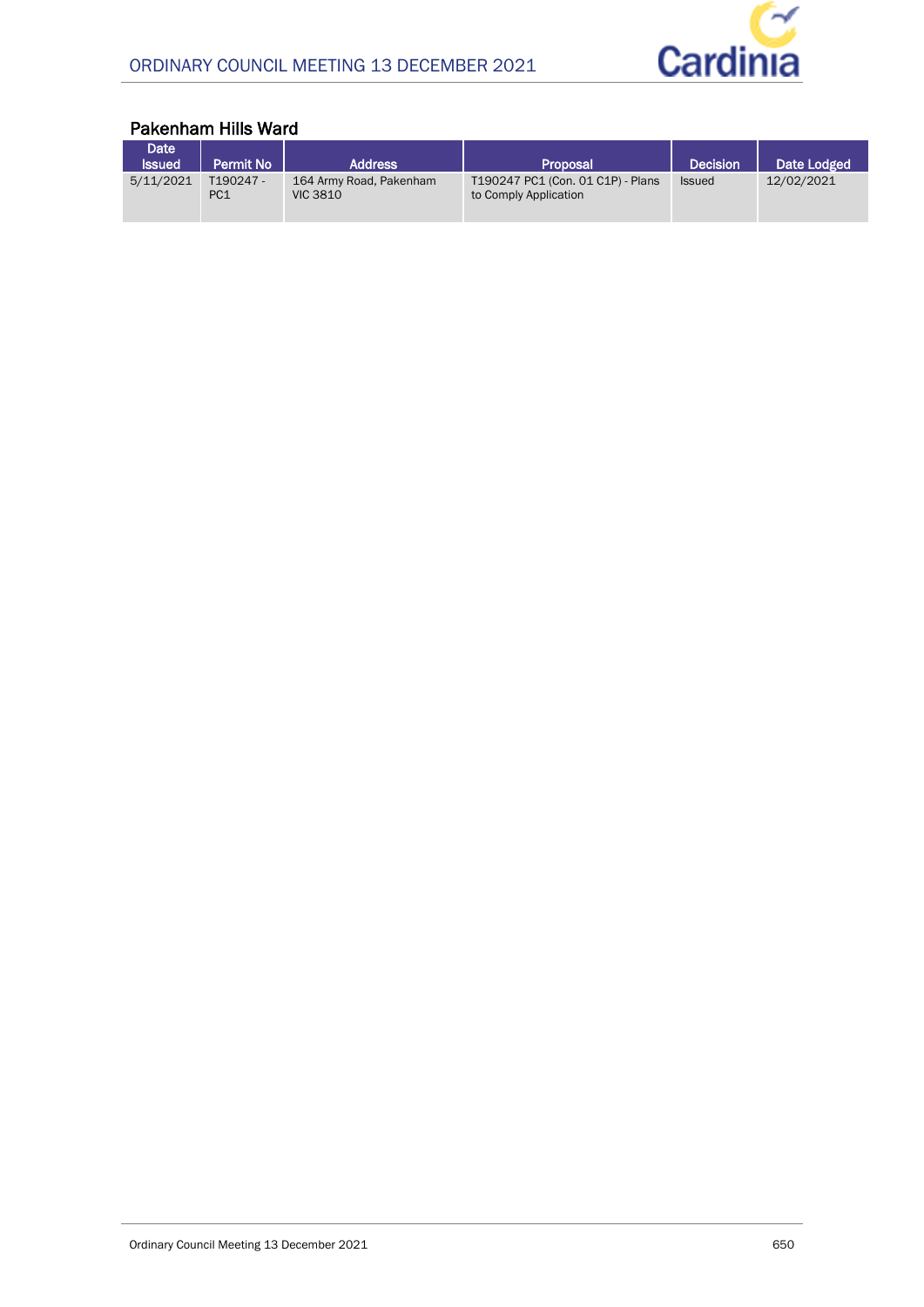

## **Ranges Ward**

| <b>Date</b><br><b>Issued</b> | <b>Permit No</b> | <b>Address</b>                                               | Proposal                                                                                                          | <b>Decision</b>          | Date Lodged |
|------------------------------|------------------|--------------------------------------------------------------|-------------------------------------------------------------------------------------------------------------------|--------------------------|-------------|
| 28/10/2021                   | T200454          | 166 Phillip Road, AVONSLEIGH VIC<br>3782                     | Development of the land for a dwelling<br>and an outbuilding (garage), associated<br>works and vegetation removal | <b>Issued</b>            | 08/08/2021  |
| 28/10/2021                   | T170540 - 1      | 131 Grey Road, Gembrook VIC<br>3783                          | Use and development of the land for a<br>dwelling, earthworks and removal of<br>native vegetation                 | Issued                   | 06/05/2021  |
| 28/10/2021                   | T210715          | 29 Westlands Road, Emerald VIC<br>3782                       | Development of the land for an extension<br>to existing dwelling (carport)                                        | <b>Issued</b>            | 16/09/2021  |
| 28/10/2021                   | T210413          | 11 Paternoster Road, Cockatoo<br><b>VIC 3781</b>             | Development of the land for a non-<br>habitable outbuilding (shed)                                                | Issued                   | 04/06/2021  |
| 29/10/2021                   | T210309          | 4 Blackwood Lane & 51<br>Gembrook Road, Gembrook VIC<br>3783 | Buildings and works associated with an<br>outbuilding                                                             | Issued                   | 04/05/2021  |
| 1/11/2021                    | T210437          | 8 Beaconsfield-Emerald Road,<br>Emerald VIC 3782             | Two (2) lot subdivision                                                                                           | Issued                   | 15/06/2021  |
| 3/11/2021                    | T210818          | 32 Joffre Parade, Cockatoo VIC<br>3781                       | Construction of a Gable Garage 6m x 7m<br>x 2.4m 10 Degree (max 4m bays)                                          | Application<br>Withdrawn | 28/10/2021  |
| 5/11/2021                    | T210657          | 19 Bellbird Crescent, Emerald VIC<br>3782                    | Development of the land for a non-<br>habitable outbuilding (shed)                                                | Issued                   | 27/08/2021  |
| 5/11/2021                    | T210620          | 3 Wattle Court, Emerald VIC 3782                             | Remove two dead Messmate Stringybark<br>trees                                                                     | Lapsed                   | 11/08/2021  |
| 5/11/2021                    | T210773          | 5 Wombat Crescent, Emerald VIC<br>3782                       | Development of the land for a non-<br>habitable outbuilding (shed)                                                | Issued                   | 07/10/2021  |
| 8/11/2021                    | T210776          | 6 Oak Avenue, Emerald VIC 3782                               | Buildings and works associated with an<br>extension to a dwelling                                                 | Application<br>Withdrawn | 10/10/2021  |
| 9/11/2021                    | T210212          | 12 Emerald-Monbulk Road,<br>Emerald VIC 3782                 | Development of the land for a Dependent<br>Person's Unit and removal of vegetation                                | Issued                   | 18/03/2021  |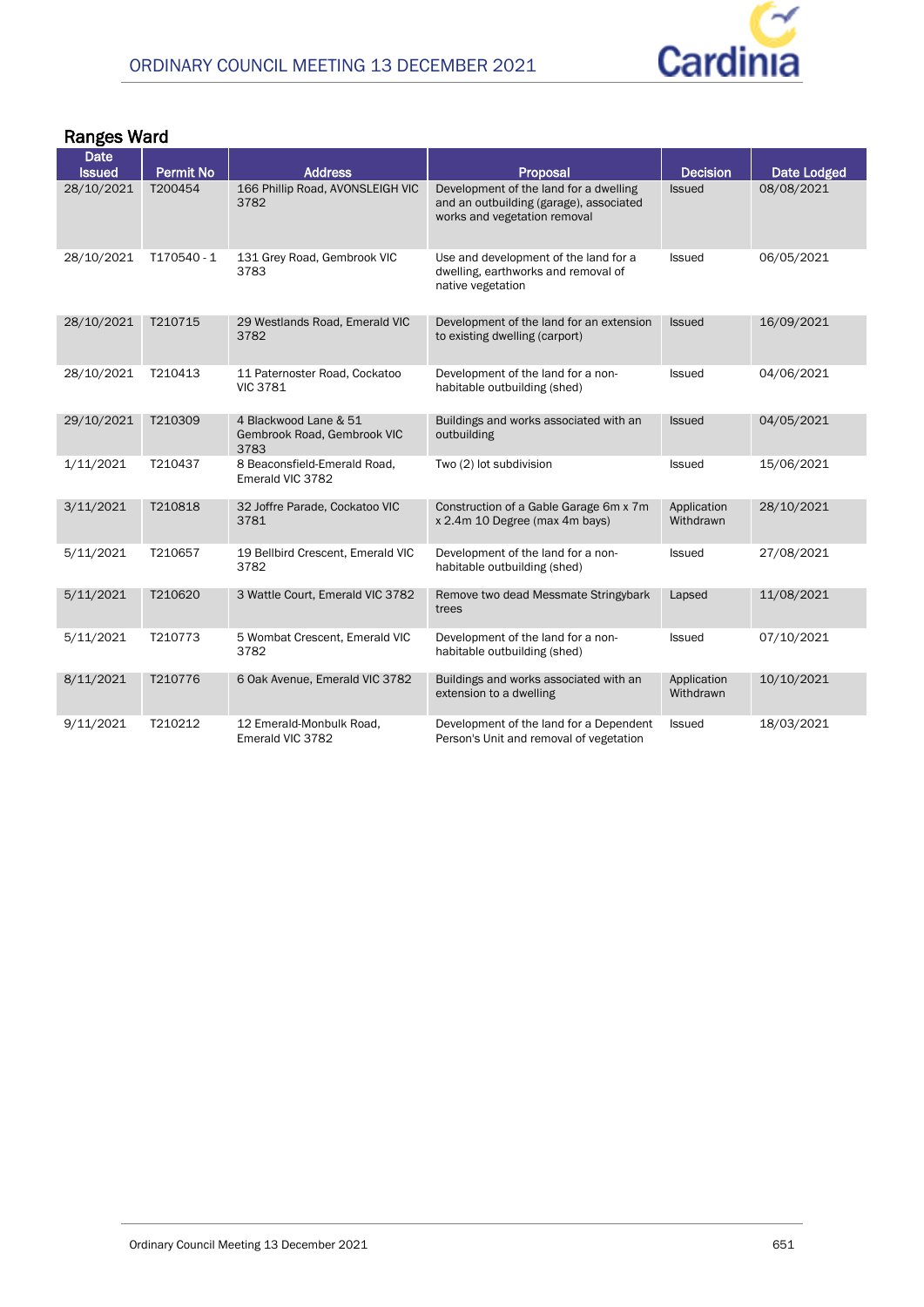

## **Toomuc Ward**

| Date<br><b>Issued</b> | <b>Permit No</b> | <b>Address</b>                                  | Proposal                                          | <b>Decision</b> | Date Lodged |
|-----------------------|------------------|-------------------------------------------------|---------------------------------------------------|-----------------|-------------|
| 28/10/2021            | T210565          | 105 Timberline Parkway,<br>Pakenham VIC 3810    | Development of one (1) single storey<br>dwelling. | <b>Issued</b>   | 19/07/2021  |
| 9/11/2021             | T210503          | 10 O' Brien Parade, Pakenham<br><b>VIC 3810</b> | Subdivision of land into two (2) lots             | Issued          | 06/07/2021  |